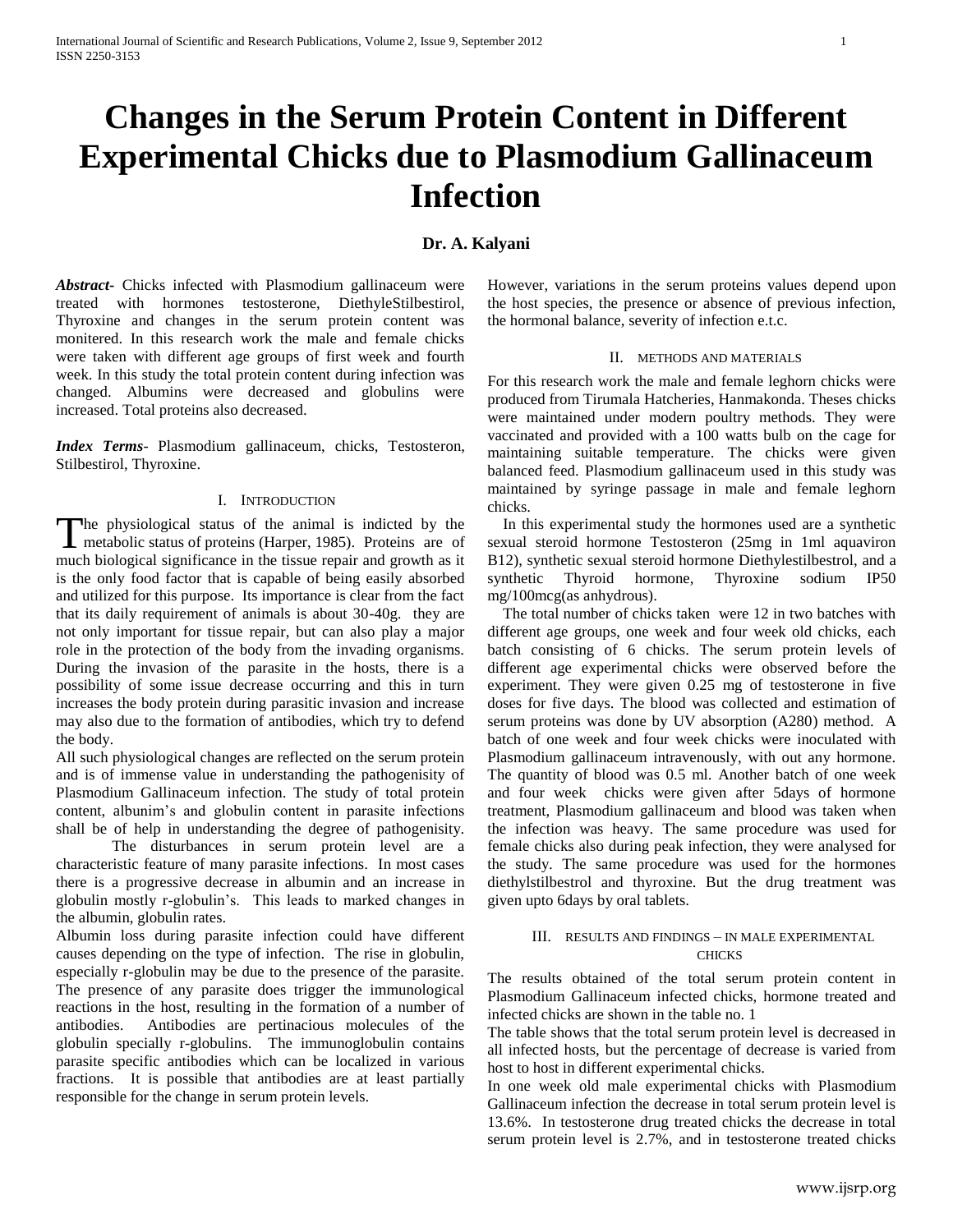with Plasmodium infection the decrease is 24%. In stillbestrol drug treated chicks the decrease in total serum protein level is 3%, and in stillbestrol treated chicks with Plasmodium Gallinaceum infection the decrease is 26%. In thyroxine drug treated chicks the decrease in total protein level is 3%, and in thyroxine treated chicks with Plasmodium Gallinaceum infection the decrease is 24%. In fourth week male experimental chicks with Plasmodium Gallinaceum infection the decrease in total serum protein level is 19%.

In testosterone drug treated chicks the decrease in total serum protein level is 3.3% and in testosterone treated chicks with Plasmodium infection the decrease is 18.9%. In stilbestrol drug treated chicks the decrease in total serum protein level is 4%, and in stilbestrol treated chicks with Plasmodium Gallinaceum infection the decrease is 27%. In thyroxine drug treated chicks the decrease in total serum protein level is 5%, and in thyroxine treated chicks with Plasomodium infection the decrease is 28%.

The albumin levels have also decreased in all infected chicks and globulin levels have increased in all infected experimental chicks. (Table No. 1)

#### IV. RESULTS IN FEMALE EXPERIMENTAL CHICKS

The results obtained on the total serum protein content in Plasmodium Gallinaceum infected chicks, hormone treated, treated and infected chicks are shown in the table.2.

The table shows that the total serum protein level is decreased in all infected hosts, but the percentage of decrease is varied from host to host in different experimental chicks.

In one week old female experimental chicks with Plasmodium Gallinaceum infection the decrease in total serum protein level is 13.3%. In testosterone drug treated chicks the decrease in total serum protein level is 3%, and in testosterone treated chicks with Plasmodium infection the decrease is 28%. In stilbestrol drug treated chicks the decrease in total serum protein level is 4.6%, and in stilbestrol treated chicks with Plasmodium Gallinaceum infection the decrease in total protein level is 1.4%, and thyroxine treated chicks with Plasmodium Gallinaceum infection the decrease is 18.9%.

In fourth week female experimental chicks with Plasmodium Gallinaceum infection the decrease in total serum protein level is 11.4%.

In testosterone drug treated chicks the decrease in the total serum protein level is 3%, and in testosterone treated chicks with Plasmodium infection the decrease is 24%. In stilbestrol drug treated chicks the decrease in total serum protein level is 2%, and stilbestrol drug treated chicks with Plasmodium Gallinaceum infection the decrease is 26.8%. In thyroxine treated chicks the decrease in total serum protein level is 4%, and in thyroxine treated chicks with Plasmodium infection the decrease is 27%. The albumin levels have also decreased in all infected chicks and globulin levels have increased in all infected experimental chicks. (Table No. 2).

| S.No.          | Host                                              | Total protein    | <b>Albumins</b>  | Globulins        |
|----------------|---------------------------------------------------|------------------|------------------|------------------|
| 1              | Normal one week chick sera                        | $7.4 \pm 0.334$  | $5.15 \pm 0.288$ | $2.10 \pm 0.288$ |
| $\overline{2}$ | One week infected chick sera                      | $6.25 \pm 0.669$ | $4.25 \pm 0.187$ | $2.25 \pm 0.187$ |
| 3              | Normal fourth week chick sera                     | $7.5 \pm 0.152$  | $5.25 \pm 0.182$ | $2.35 \pm 0.187$ |
| $\overline{4}$ | Fourth one week infected chick sera               | $6.45 \pm 0.187$ | $3.95 \pm 0.187$ | $2.35 \pm 0.187$ |
| 5              | First week testosterone treated chick sera        | $7.20 \pm 0.334$ | $4.64 \pm 0.182$ | $2.60 \pm 0.182$ |
| 6              | First week testosterone & infected chick sera     | $5.60 \pm 0.262$ | $3.20 \pm 0.187$ | $2.60 \pm 0.187$ |
| 7              | Fourth week testosterone treated chick sera       | $7.25 \pm 0.669$ | $3.60 \pm 0.182$ | $3.55 \pm 0.182$ |
| 8              | Fourth week testosterone & infected chick<br>sera | $6.08 \pm 2.839$ | $4.35 \pm 0.187$ | $3.55 \pm 0.182$ |
| 9              | First week stilbestrol treated chick sera         | $7.20 \pm 0.187$ | $4.35 \pm 0.187$ | $3.55 \pm 0.182$ |
| 10             | First week stilbestrol & infected chick sera      | $5.45 \pm 0.187$ | $3.25 \pm 0.187$ | $2.35 \pm 0.187$ |

**TABLE – 1**Showing changes in serum protein level of different male experimental chicks due to Plasmodium gallinaceum (values represent changes in the serum protein level and the mean + standard of 6 animals in each group).

www.ijsrp.org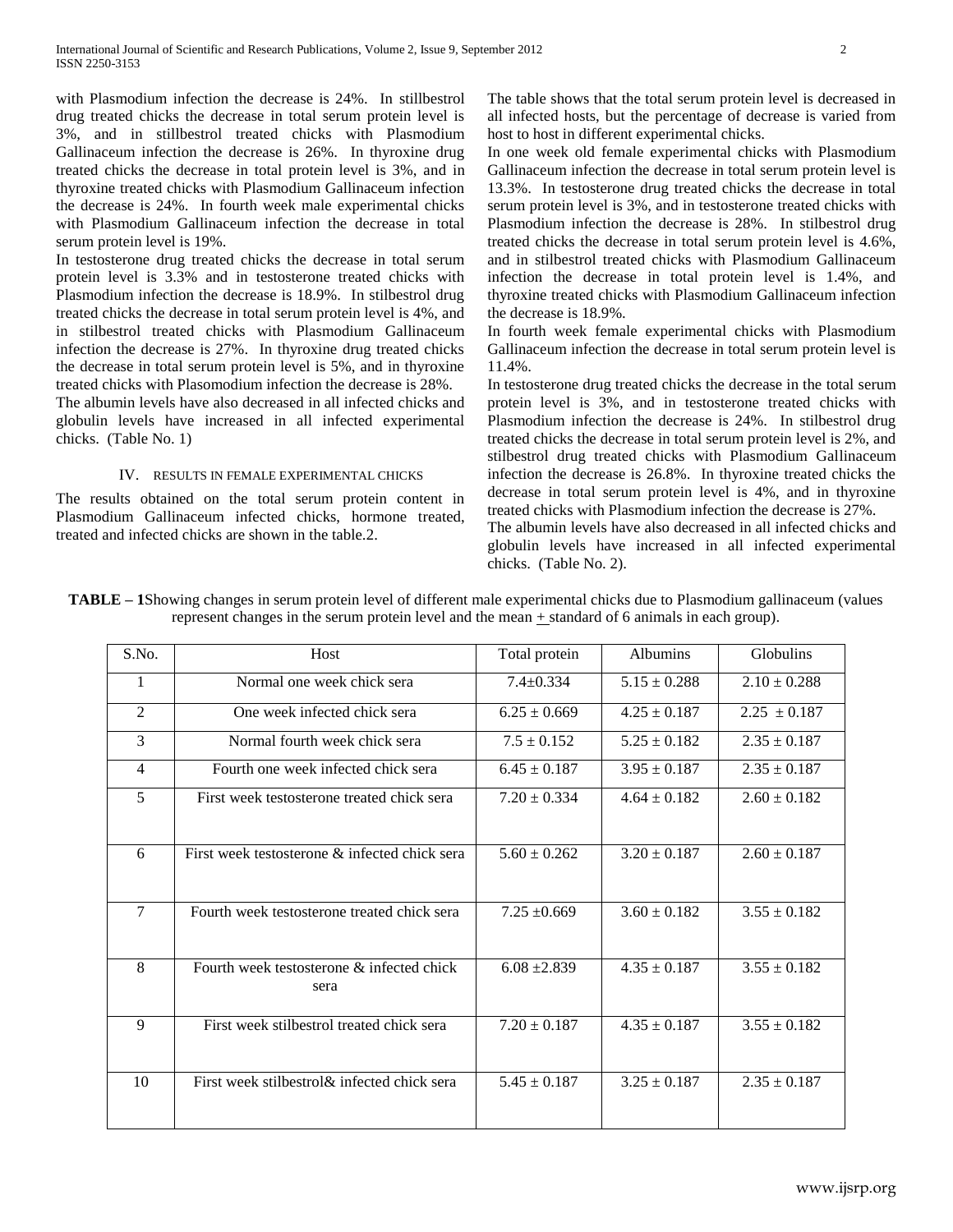| 11 | Fourth week stilbestrol treated chick sera    | $7.24 \pm 0.334$ | $4.45 \pm 0.182$ | $2.80 \pm 0.182$ |
|----|-----------------------------------------------|------------------|------------------|------------------|
| 12 | Fourth week stilbestrol & infected chick sera | $5.45 \pm 0.187$ | $3.25 \pm 0.187$ | $2.20 \pm 0.187$ |
| 13 | First week thyroxine treated chick sera       | $7.2 \pm 0.669$  | $3.60 \pm 0.228$ | $3.45 \pm 0.228$ |
| 14 | First week thyroxine & infected chick sera    | $5.60 \pm 0.262$ | $3.25 \pm 0.182$ | $2.35 \pm 0.182$ |
| 15 | Fourth week thyroxine treated chick sera      | $7.15 \pm 0.669$ | $5.10 \pm 0.228$ | $2.35 \pm 0.228$ |
| 16 | Fourth week thyroxine & infected chick sera   | $5.45 \pm 0.187$ | $3.35 \pm 0.187$ | $2.35 \pm 0.187$ |

**TABLE – 2**Showing changes in serum protein level of different male experimental chicks due to Plasmodium Gallinaceum (values represent changes in the serum protein level and the mean  $\pm$  standard of 6 animals in each group).

| S.No.          | Host                                              | Total protein               | <b>Albumins</b>            | Globulins        |
|----------------|---------------------------------------------------|-----------------------------|----------------------------|------------------|
| $\mathbf{1}$   | Normal one week chick sera                        | $7.5 \pm 0.893$             | $5.25 \pm 0.187$           | $2.35 \pm 0.187$ |
| $\overline{2}$ | One week infected chick sera                      | $6.5 \pm 0.182$             | $4.35 \pm 0.182$           | $2.35 \pm 0.187$ |
| 3              | Normal fourth week chick sera                     | $7.45 \pm 0.334$            | $5.30 \pm 0.187$           | $2.35 \pm 0.187$ |
| $\overline{4}$ | Fourth one week infected chick sera               | $6.60 \pm 0.182$            | $3.35 \pm 0.182$           | $2.25 \pm 0.187$ |
| 5              | First week testosterone treated chick sera        | $7.30 \pm 0.893$            | $4.60 \pm 0.187$           | $2.35 \pm 0.187$ |
| 6              | First week testosterone & infected chick sera     | $5.45 \pm 0.187$            | $3.20 \pm 0.187$           | $2.35 \pm 0.187$ |
| $\overline{7}$ | Fourth week testosterone treated chick sera       | $7.24 \pm 0.334$            | $4.65 \pm 0.182$           | $2.60 \pm 0.182$ |
| 8              | Fourth week testosterone & infected chick<br>sera | $5.60 \pm 0.262$            | $3.20 \pm 0.182$           | $2.60 \pm 0.182$ |
| $\overline{9}$ | First week stilbestrol treated chick sera         | $7.15 \pm 0.669$            | $\frac{4.35 \pm 0.228}{2}$ | $2.80 \pm 0.223$ |
| 10             | First week stilbestrol& infected chick sera       | $5.45 \pm 0.187$            | $3.25 \pm 0.187$           | $2.25 \pm 0.187$ |
| 11             | Fourth week stilbestrol treated chick sera        | $7.35 \pm 0.187$            | $\overline{5.25\pm 0.187}$ | $2.25 \pm 0.187$ |
| 12             | Fourth week stilbestrol & infected chick sera     | $\overline{5.45} \pm 0.187$ | $3.25 \pm 0.187$           | $2.35 \pm 0.187$ |
| 13             | First week thyroxine treated chick sera           | $7.4 \pm 0.187$             | $4.45 \pm 0.187$           | $3.25 \pm 0.187$ |